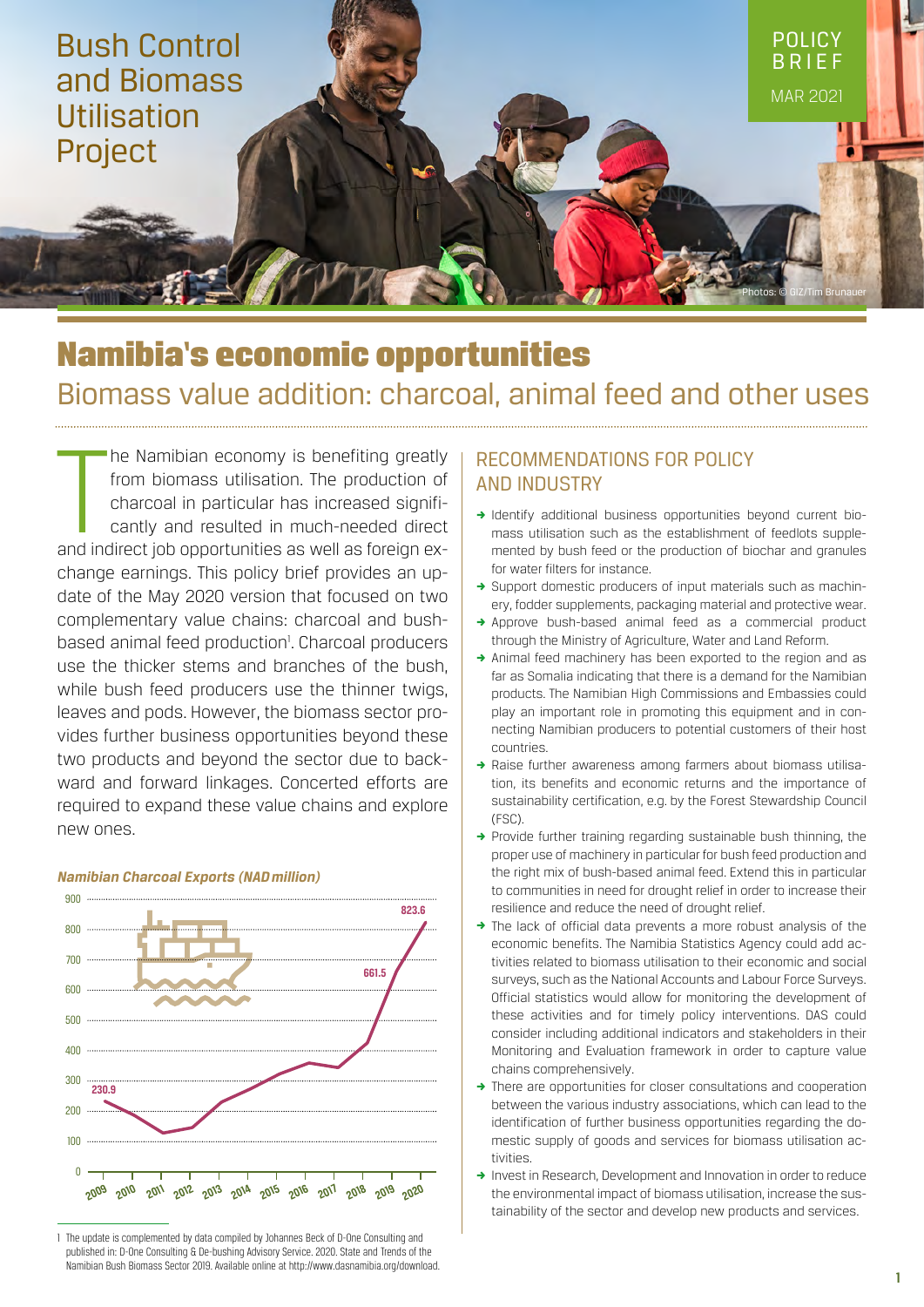For farmers, charcoal and bush-based animal feed production create opportunities for additional on-farm economic activities. This also provides additional income streams during times of droughts, reduces costs for the purchase of animal fodder and hence reduces vulnerability.

Both value chains also benefit further economic sectors such as manufacturing, transport and retail trade where they create income and jobs.

Domestically produced bush-based animal feed can replace some of the animal fodder imports and hence can contribute to foreign exchange savings. The value of animal fodder imports dropped by 50% from NAD1.2 billion in 2019 to an estimated NAD0.6 billion in 2020 owing to good rainfall. **Charcoal exports have contributed some NAD4.1 billion (EUR 280 million) to Namibia's foreign exchange reserves between 2009 and 2020.**



## **Trade**

Export of wood charcoal has increased substantially since 2011 from NAD125 million to NAD662 million in 2019, contributing 0.7 per cent to total exports. The export value rose by more than 25 per cent in 2020 to NAD824 million.

Charcoal exports accounted for 12.5 per cent of total agricultural exports on average over the ten-year period 2009 to 2018.

Charcoal exports increased substantially from 10.3 per cent in 2018 to 16.8 per cent in 2019. It emerged as the third largest contributor to total agricultural exports for most of the period from 2009 to 2019 with the exceptions of 2015, 2017 and 2018, when it was surpassed by the export of sheep and goats.

In 2019, live cattle exports ranked first with NAD1,605.7 million followed by grape exports with NAD818 million and charcoal with NAD662 million. Charcoal exports, however, exceeded grape exports in 2020 by NAD0.9 million and hence became the second most important agricultural export product after live cattle (NAD1.1 billion).

An increasing number of farmers have applied for the Forest Stewardship Council (FSC) certification, which not only contributes to the sustainable management of the biomass resource, but also ensures adherence to labour and environmental standards. The certified area increased from 100,000 hectares in 2010 to 270 farms with 1.6 million hectares by mid-2020 (D-One Consulting & DAS, 2020:35). It is estimated that two-thirds of charcoal exports are from FSC-certified areas. FSC certified charcoal holds economic benefits as well, since it fetches higher prices on the export markets.

## Manufacturing sector

Kilns and mobile retorts are almost exclusively produced by Namibian manufacturing companies, while the components for the few stationary retorts are imported. Companies are investing into research and development to improve the efficiency of, in particular, the kilns. It takes a welder about a day to produce a traditional kiln and about two days for the more advanced kiln. One company built more than 180 kilns in 2019 amounting to employment for at least 180 work-

#### *Charcoal export volumes as share of total exports*

Charcoal export volumes as share of total exports (purple line) and share of total volume handled at Walvis Bay port (orange line) in per cent

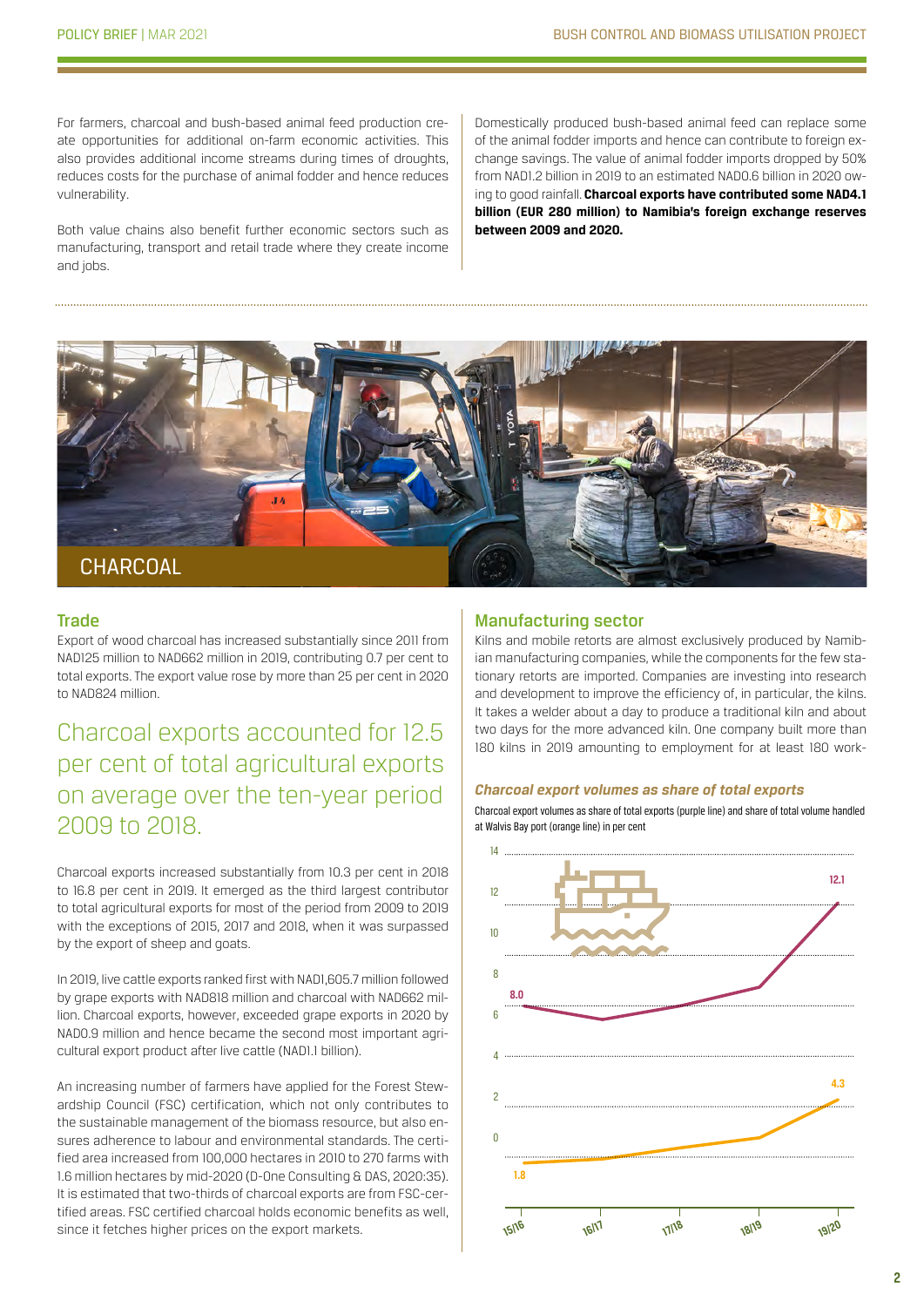

*Charcoal processors employed about 1,350 workers, of which 46 per cent were female.*

ing days, most likely more, which would translate into one-year full employment (accounting for weekends, public holidays and annual leave).

Namibia exported more than 210,000 tonnes of charcoal through the port of Walvis Bay in 2019/20. This production volume would require on average 3,500 new traditional kilns per annum based on an output of about 120kg charcoal per the four-day production cycle for a traditional kiln, a nine-month production period per annum, as well as an average life span of 7.5 years for the traditional kiln. The number of new kilns every year could create about 24 full-time jobs in the manufacturing sector. The construction of advanced retorts is more work intensive.

Furthermore, Namibian companies manufacture wheelbarrows for the transportation of wood to the kilns or retorts as well as wheelbarrows specifically for charcoal transportation with a built-in sieve to sieve the charcoal while transported from the kiln or retort. They also produce briquette presses as well as hand-pressed grass balers.

Protective clothing and packaging material is mainly imported. The demand for these products could provide business opportunities for Namibian companies, in particular, those that are already involved in the clothing and packaging industry.

#### Transport sector

Charcoal production has resulted in increased efficiency of transportation services in the country.

Several trucks per day transport charcoal to the port of Walvis Bay. Trucks often transport cargo from the ports to the final inland destinations without return load to the ports. Charcoal transportation reduces the number of these 'empty legs'. This results in lower transportation costs and hence enhances overall efficiency and competitiveness.

Similarly, railway transport services have experienced an increased demand for the transportation of charcoal to Walvis Bay. About 90 containers are transported per month, which has contributed to rail services operating at full capacity from the North to Walvis Bay.

Smaller road transport companies which are often involved in the transportation of livestock in rural areas have additional business opportunities and hence income from the transportation of charcoal.

Charcoal exports through the port of Walvis Bay have increased 4.5 times between the financial year 2013/14 and 2019/20 to 212,960 tonnes, while total exports through the port rose by 1.5 times only. Charcoal exports grew from 4.0 per cent of total export volumes through the port to 12.1 per cent in 2019/20 or from 0.9 per cent of total cargo volume handled at the port to 4.3 per cent respectively. Charcoal exports have therefore somehow mitigated the negative impact of subdued global demand for commodities from the region.

## Employment effect

Employment in charcoal production and processing has increased substantially over the years amounting to 10,000 workers in 2019 compared to some 6,000 in 2016/17. This represents 88 per cent of the 11,300 jobs in the biomass industry. In addition, jobs are created in the charcoal packaging industry where the charcoal is sieved and packaged before exported overseas or to South Africa. There are about 26 charcoal processors operating mainly in the area of Outjo, while other companies operate around Grootfontein, Otjiwarongo and elsewhere. Charcoal processors employed about 1,350 workers, of which 46 per cent were female (D-One Consulting & DAS, 2020:43). Due to the harsh conditions in charcoal production only about 14 per cent of the workforce were women.



## *Employment in charcoal production and processing*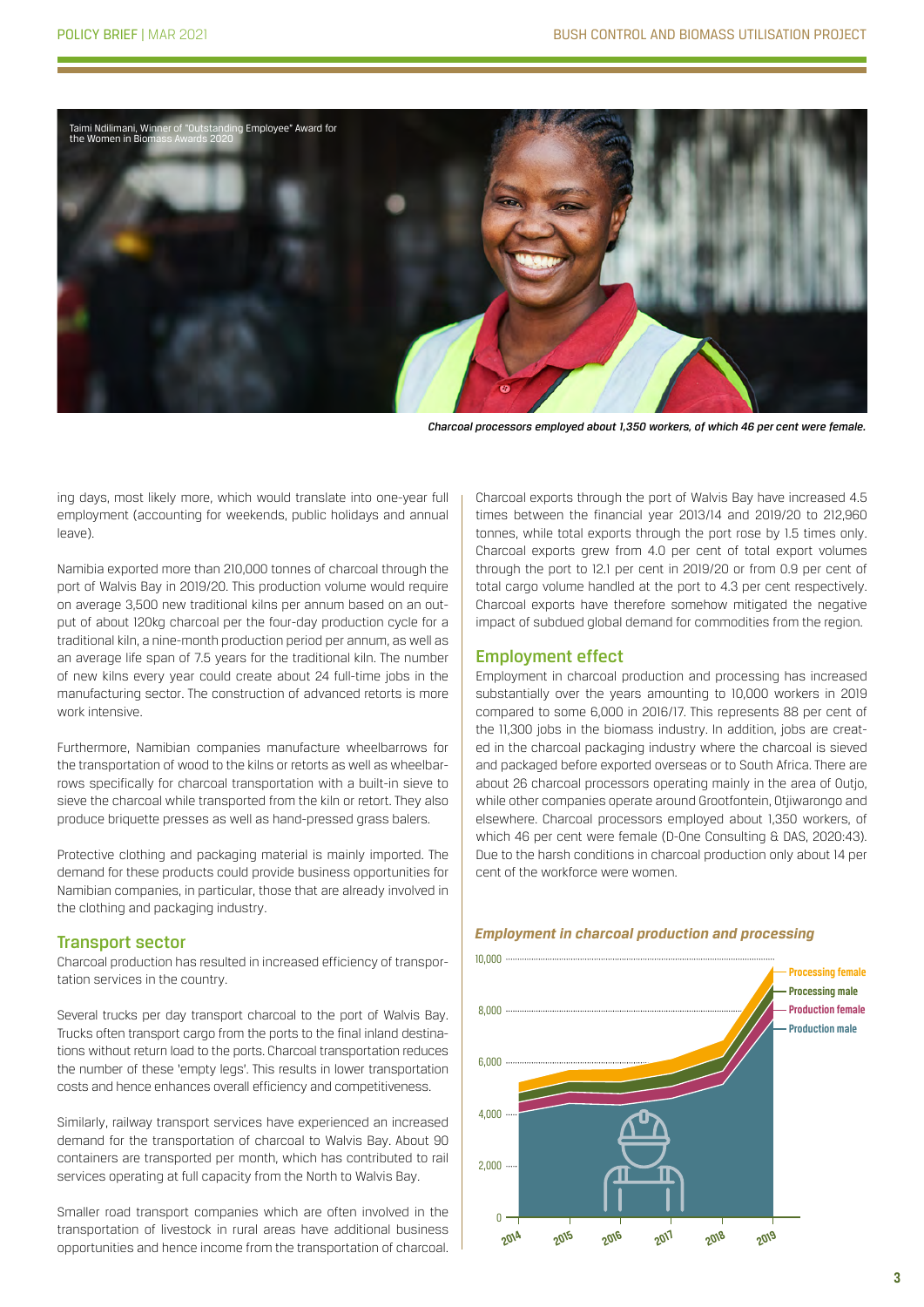

#### Trade

Namibia imported bran of maize and other animal fodder supplements to the value of NAD998 million in 2019. This amounts to an increase by NAD554 million or 124 per cent compared to the import value in 2018 (NAD445 million). However, good rainfall beginning of 2020 and hence better rangeland conditions led to a substantial decrease in imports to an estimated NAD540 million.

Furthermore, Namibia imported *Lucerne* and other forage products at NAD152 million during 2019. This almost equals the total value of the past ten years (NAD154.4 million over the period 2009 to 2018 with peaks of NAD40 million in 2013 and NAD29 million in 2015). The value of lucerne imports dropped, however, by an estimated 83 per cent to NAD26 million in 2020.

The importation of *Lucerne*, brans etc. accounted for one per cent of total imports in 2019 compared to 0.40 per cent in 2018 and an estimated 0.52 per cent in 2020. The import of fodder supplements such as molasses and urea added another NAD23 million in 2019 to the import bill, but increased to an estimated NAD42.9 million in 2020. Based on the 2019 survey it is estimated that 102,914 tonnes of animal fodder was produced in Namibia. This domestic production substitutes some of the imports and hence contributes to saving scarce foreign exchange reserves. Furthermore, domestic, on-farm fodder

#### *Lucerne & Bran imports (NAD million)*



production can result in a larger livestock herd, which has further positive impacts on downstream industries such as abattoirs and meat processing.

The import value of machinery for the preparation of bush-based animal feed such as milling machines has increased by 25 per cent between 2018 and end of September 2019 (from NAD40 million to NAD50 million). As with the domestic production of animal fodder, some of the equipment can be produced in Namibia and hence contribute to further foreign exchange savings.

The import of animal fodder and equipment soared in 2019. Some of the imports can be replaced by domestic production and an extension of local value chains.

## Manufacturing Sector

Namibian companies manufacture the whole range of machinery used for bush-based animal feed production, from chipper, hammer mills and feed mixer to combined equipment. Namibian manufacturers offer after-sales and maintenance services, which provides them with a competitive edge.

The demand for domestically produced machinery has increased substantially during 2019. According to a Namibian producer, they produced five units in 2017, ten in 2018 and 108 in 2019. However, Namibian manufacturers produce on a rather small scale and hence customers face waiting lists of sometimes up to several weeks. This has resulted in the demand shifting to imported machinery that is more readily available. The preference for imported, less expensive equipment coupled with good rainfalls resulted in a drop in demand for Namibian-made equipment to just two during 2020.

In addition, the Namibian feed industry produces fodder supplements that are mixed with bush-based fodder.

## Wholesale and retail trade sector

The wholesale and retail trade sector has benefited in various ways from both increased charcoal production and bush-based animal feed production. While retail outlets specialising in the agricultural sector previously ordered machinery such as hammer mills on demand, these items are now listed. Overall, more retail outlets that were previously not selling agricultural equipment at all offer this equipment. A retailer specialising in agricultural equipment indicat-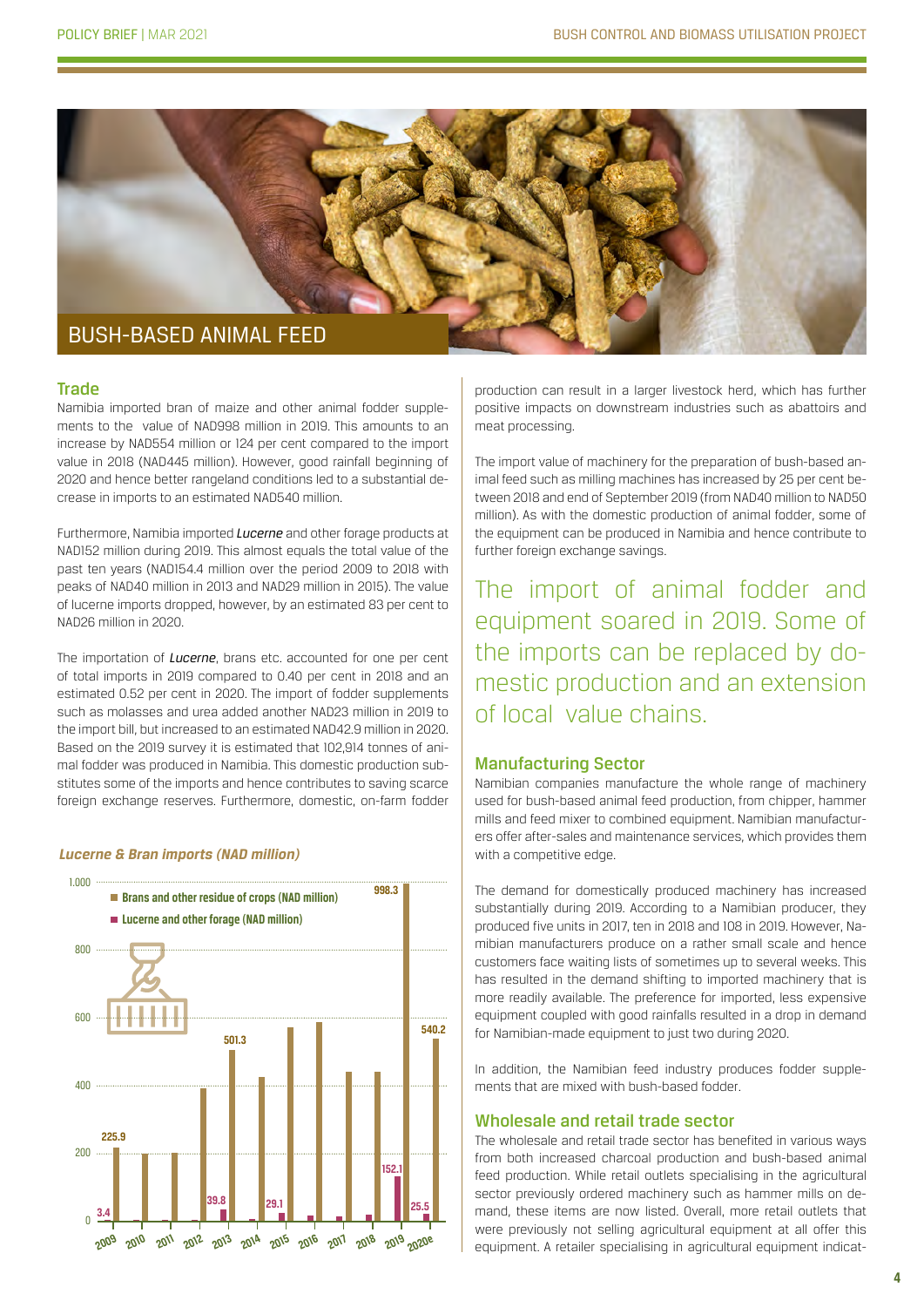

*Complimentary industries: Charcoal uses thicker stems and branches, bush feed thinner twigs, leaves and pods.* 

ed that the demand for hammer mills increased from ten in 2018 to almost 400 in 2019. The demand declined in 2020 to less than 300.

This growing demand mitigated the drop of demand for other agricultural inputs due to the persistent drought and hence cushioned the wholesale and retail sector somewhat in 2019.

## Employment effect

Based on survey results for 2019, an estimated 450 predominantly commercial farmers, were involved in bush feed production and employed on average two additional workers for that purpose. This amounts to an estimated additional employment of about 900 workers in rural areas, where economic and employment opportunities are often limited. In addition, six registered bush feed producers employed about 36 workers (D-One Consulting & DAS, 2020:44). It is important to keep in mind that 2019 was an exceptional year due to the prolonged drought. Owing to good rainfalls beginning of 2020 and because bush feed production is labour intensive, it can be assumed that fewer farmers are currently involved in this activity, which will have a negative impact on employment. Approval by the Ministry of Agriculture, Water and Land Reform for bush-based animal feed as a commercial product that can be sold on the market, could turn the tide around and provide farmers with incentives to consider it as an additional commercial activity, in particular since bush feed and charcoal production are complementary. In the longer term, in-depth research is required to establish whether bush feed combined with fodder production using hydroponics or aquaponics could provide the basis for a viable feedlot industry in Namibia.

#### Financial sector

Depending on the herd size, the value of the machinery necessary for the production of bush-based animal feed for own use can amount to several hundred thousand Namibia dollar. The purchase is often financed through bank loans and hence provides additional business for financial institutions. Furthermore, the diversification of on-farm income streams can de-risk agricultural activities and hence reduce the risk of loan defaults. However, according to the D-One Consulting & DAS survey only two financial service providers offered products tailored specifically to bush control operations. Although farmers among the survey respondents were generally aware of financial products, only a small fraction applied for a product (7 per cent of those aware) and made use thereof (4 per cent of those aware) (Ibid. 2020:45/46). Extrapolating these figures to national levels for commercial farmers could suggest that some 90 commercial farmers have applied and between 50 and 60 made use of financial products in line with their bush control operations in 2019 (Ibid.).

## Made in Namibia

The manufacturing sector appears to be one of the main beneficiaries of both charcoal production and bush-based animal feed. Namibian bush grows slow and hence the wood is harder. This makes Namibian wood ideal for charcoal production. Most machinery built elsewhere and imported is suitable only for softer wood and does not work effectively or does not last long under Namibian conditions. Domestic manufacturing companies have invested in research and development to produce innovative machinery and equipment that is well adapted to the specifics of the Namibian situation.

*Key Facts and Figures*



More than 45 million hectares of previously open grassland and savannas are affected by indigenous bush encroachment.



The area under voluntary sustainability certification has increased from 100,000 hectares in 2010 to 1.6 million hectares in 2020.



Employment in the biomass sector has increased from 6,000 in 2016/17 to over 11,000 workers in 2019.



Export of wood charcoal has increased by 558% since 2011 from NAD125 million to NAD823 million in 2020.